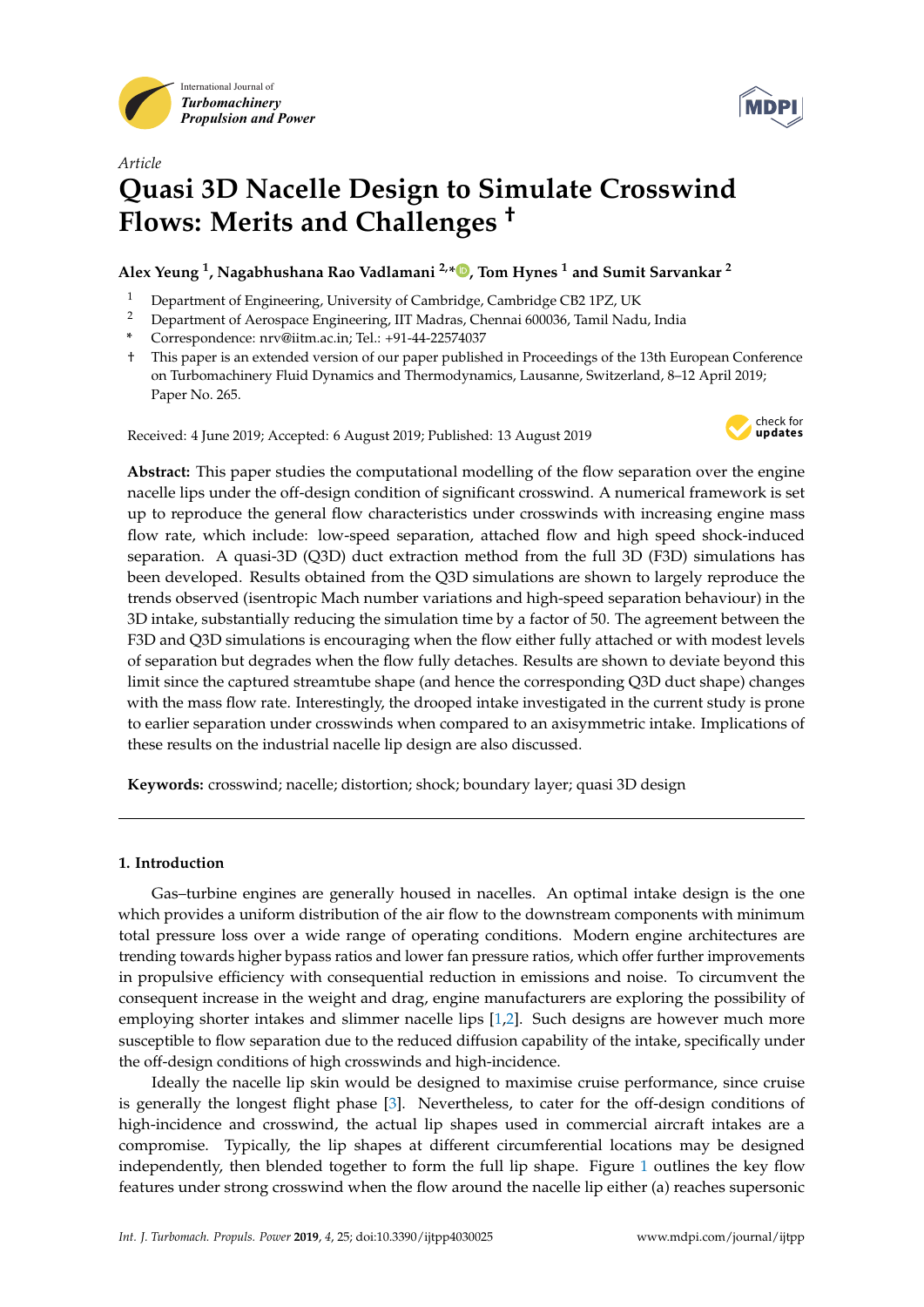speed and encounters a flow separation due to shock-wave boundary layer interaction (Figure 1a from Wakelam et al. [4]) or (b) remains subsonic and encounters a low-speed separation (Figure 1b from Vadlamani and Tucker [5]). In either of these cases, inhomogeneous flow reaching the fan face has a detrimental effect on the engine efficiency. As shown by Freeman and Rowe [6], aerodynamic instabilities like fan stall can occur in extreme cases. Hall and Hynes [7] investigated the interaction of natural wind with the intake, and observed hysteresis behaviour in the flow separation and reattachment at low-speeds/low mass-flow rates. Colin et al. [8] simulated crosswind flow over an intake with nine different turbulence models and compared their predictive capability. Among these models, Spalart–Allmaras (SA), shear stress transport (SST) and explicit algebraic Reynolds stress model (EARSM) were shown to accurately predict the separated flow at higher engine mass flow rates. Additional complications due to the ground vortex ingestion under crosswinds are also analysed by [9] and Carnevale et al. [10].



**Figure 1.** (**a**) Flow over an intake under crosswind [11]; (**b**) low-speed separation on intake lip (Vadlamani and Tucker [5]).

To examine the crosswind flows in detail (in the absence of ground plane), Wakelam [11] adopted a novel experimental approach. A cost effective quasi-3d (Q3D) sector rig is built in contrast to a full-3D (F3D) intake rig. Duct walls are modelled inline with the captured three-dimensional streamtube (extracted from CFD simulation) ingested into the axisymmetric intake. This is shown to recreate the pressure distribution over the highly loaded section on the windward side of the intake lip. The Sector Rig also captured three flow regimes at increasing engine mass flow rates: low-speed separation (with hysteresis), attached flow, and high speed shock-induced separation. Wakelam et al. [4,12] further demonstrated the use of different flow-control strategies (passive boundary trips and active vortex generator jets) to reduce fan-face distortion. From the numerical front, Vadlamani and Tucker [13] studied the possibility of using plasma actuators for flow control. Oriji and Tucker [14] employed a Q3D computational framework that shares a similar geometry to the 90° sector rig. This setup is used to enhance the standard one-equation SA model to accommodate for the roughness and relaminarisation effects.

Aforementioned literature suggests that Q3D sector rig is a plausible approach to qualitatively reproduce the dynamics of the flow over the intake lip under crosswinds, albeit in the absence of the ground plane. Q3D approach offers a significant reduction in the experimental and computation costs, which is particularly beneficial for iterative parametric studies. However, its validity needs to be further assessed, if the intake design has to be based on the results of this approach. Hence, the current work attempts to develop a numerical framework that could model the crosswind flow behaviour, specifically close to the high-speed shock-induced separation. The objectives of this paper are multi-fold: (a) identify the merits and challenges of the Q3D approach on the intake design and flow control (b) progressively invoke simplifications, both in terms of the geometry and flow physics, to facilitate the Q3D extraction procedure (c) At each stage, verify both the qualitative/quantitative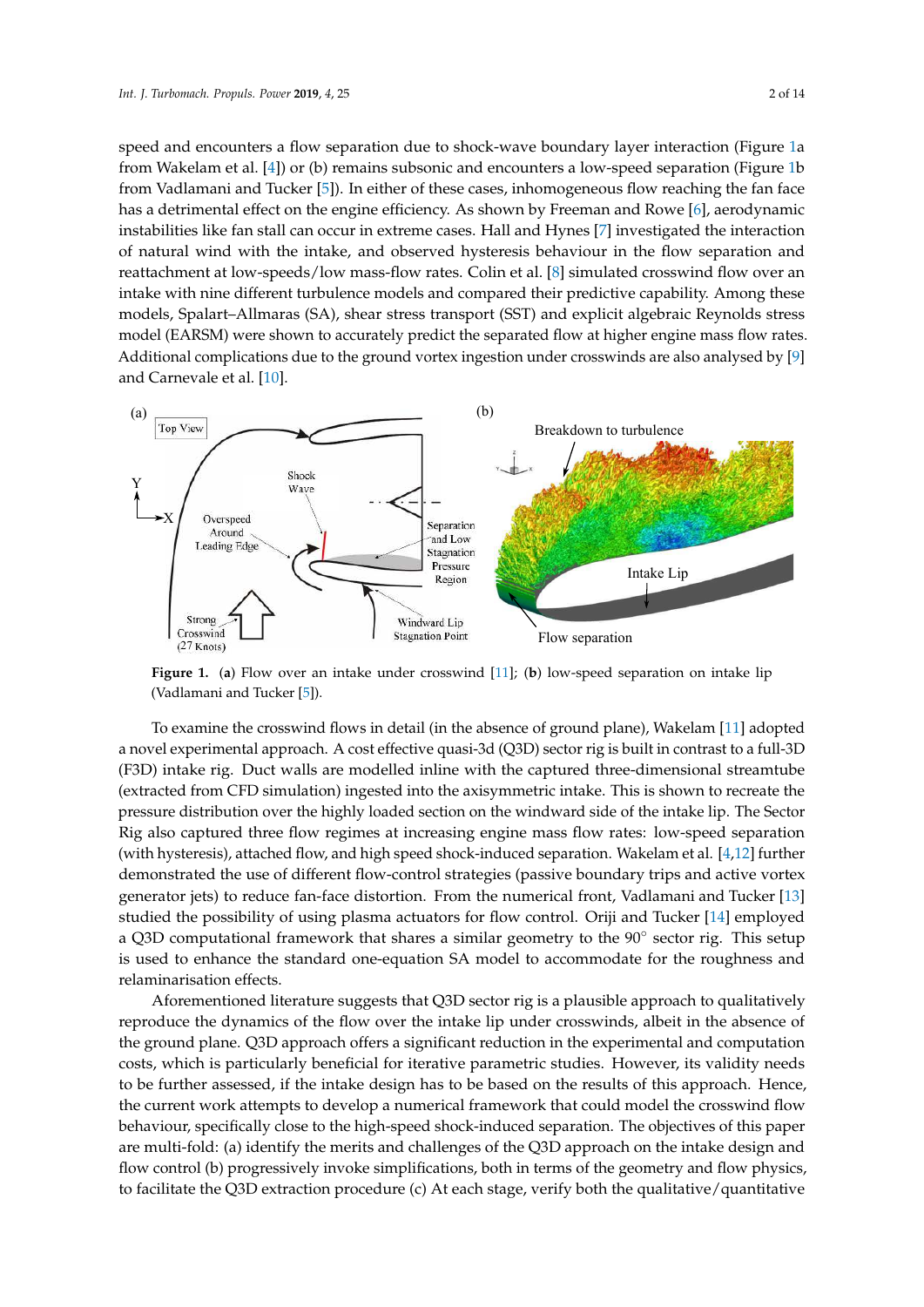impact of these simplifications by comparing the isentropic Mach number (ISM) over the intake lip, stagnation pressure and distortion coefficient at the fan-face for different operating conditions.

Outline of the paper: details of the numerical methodology are discussed in the next section. The results section provides an overview of the (a) performance of a full 3D (F3D) real intake with droop (b) comparisons against an axisymmetric intake (c) quasi 3D (Q3D) duct extraction procedure and (d) reproducibility of the flow behaviour using Q3D. This is followed by concluding remarks in the final section.

## **2. Numerical Methodology**

A nacelle design typical for modern wide-body aircraft is used as a baseline case for the analysis. Figure 2a exhibits the geometric features of a real intake which includes circumferentially varying lip thickness (front view) and intake droop (side view). Figure 2b shows the physical boundary conditions applied and the extent of the computational domain  $(7D \times 8D \times 10D)$  in *x*, *y* and *z* directions respectively). The inlet freestream is set at atmospheric sea-level density, total pressure and total temperature. The crosswind speed is set to 27 knots. At the inlet, Spalart variable ( $ν$ ) is set to  $1.76 \times 10^{-4}$ . This corresponds to an inflow turbulent viscosity which is 10 times the laminar viscosity. The effect of increasing levels of *ν*˜/*ν* in the free-stream on the boundary layer behaviour is expected to be minimal since the Reynolds number is large enough and the flow over the intake lip is already turbulent (see [15]). An equivalent mass inflow is set at the windward face to supply uniform 90° crosswind. The intake and spinner surfaces are modelled as viscous walls, and the rest of the faces of the computational domain as inviscid slip walls. Additional complications due to the ground vortex ingestion are not included in the current simulations. To simulate different engine power settings, the engine exit mass outflow is varied within a range of normalised mass flow rate  $m = m_{engine}/m_{ref} = 0.55$  to 1.35, where  $m_{ref}$  is a reference value. A subsonic outflow boundary is imposed at the face opposite to the windward face. To satisfy continuity, the mass flow through the outlet is hence specified to be the difference between the mass flow rate at the inlet and engine exit.



**Figure 2.** (**a**) Drooped intake geometry; (**b**) boundary conditions for full 3D simulations.

A mesh comprising of 10.1 million nodes (15.2 million elements) is used for the full 3D domain. Hybrid meshing strategy is employed in which (a) hexahedral elements are used around the intake lip and spinner walls to accurately model the boundary layers and (b) unstructured tetrahedral elements are used in the freestream to reduce computational cost and facilitate meshing. Standard one-equation Spalart-Allmaras (SA) turbulence model is used to close the system of Reynolds-averaged Navier-Stokes (RANS) equations, which is demonstrated to reasonably predict the flow over intakes under off-design conditions ([8,10,16]). Note that additional corrections to the SA model to account for relaminarisation and roughness (see [14]) are not included in this current study. It is well known that the post-separation predictive capability of steady RANS models is questionable. Unsteady RANS or the presence of fan (see [17]) can alleviate these deficiencies to some extent. Nevertheless, we limit scope of the current study to steady RANS, since the objective of this paper is to verify if the Q3D can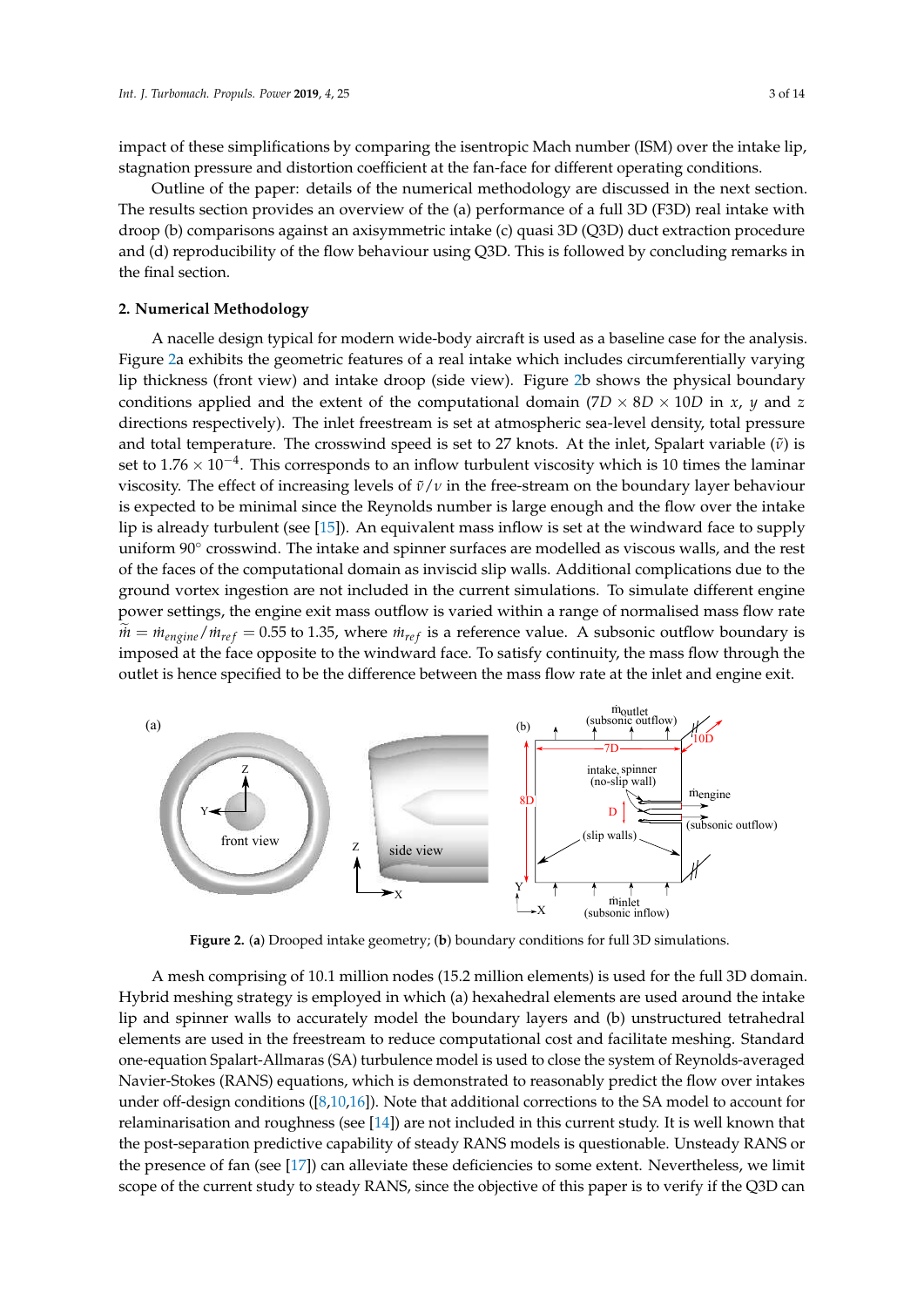reproduce the flow characteristics of F3D on the intake lip using the same computational techniques. The minimum  $y^+$  values of the first off-wall nodes are typically 30–40 and hence wall-functions are activated at the wall to ensure sufficient accuracy of the boundary layer predictions [18]. The numerical framework (and the grids employed in the current study) has been successfully validated against the experimental data under the off-design condition of high-incidence [16].

A Rolls-Royce in-house solver, HYDRA, was used for all simulations. It is a density-based finite-volume unstructured solver, which is second-order accurate in space and time. The solver is suitable to carry out multi-fidelity simulations including RANS/unsteady RANS/large eddy simulations (LES) and has been extensively validated over a wide range of test cases and complex flows [19]. Low Mach number preconditioning is also activated to accelerate convergence and improve the predictions in the low-Mach separated zones.

# **3. Results**

# *3.1. Full 3D Drooped Intake*

In this section, results are reported for the simulations on a full 3D (F3D) intake, which has realistic geometric features like droop and circumferentially varying lip thickness. For a fixed crosswind speed of 27 knots, the characteristics of the flow over this intake is examined by varying the engine mass flow rate. Figure 3a–c show the Mach number contours on the  $Z = 0$  plane for increasing engine mass flow rates. Note that the mass flow values are normalised as  $\dot{m} = \dot{m}/\dot{m}_{ref}$ , where  $\dot{m}_{ref}$  corresponds to the engine mass flow rate for the 'attached' case close to high-speed separation. Consistent with the experiments on an intake subjected to crosswinds (see [11]), three distinct flow regimes can be identified: low speed separation on the intake lip for  $\tilde{m} = 0.55$ , attached flow for  $\tilde{m} = 1$ , and high speed separation for  $\dot{m} = 1.3$ . When the engine mass flow is low, the pressure gradient is insufficient to promote flow reattachment over the intake lip. On the other hand, at higher *m*, excessive acceleration results in a local transonic flow over the lip. The subsequent formation of the shock wave over the lip triggers boundary layer separation. Between these two separation limits, the flow remains fully attached over the intake and the distortion is minimal. The local acceleration of the flow over the convex curvature of the spinner wall is evident in Figure 3c. This is due to the well known fact that the flow accelerates over convex bends due to a favourable pressure gradient. In addition, the shock induced separation on the windward side of the intake lip increases the local blockage. Due to this blockage, the flow further accelerates particularly on the convex surface of the spinner wall facing the windward side of the intake lip. Similar flow behaviour was noted by Colin et al. [8].



**Figure 3.** Mach number contours on  $Z = 0$  plane for increasing engine mass flow rate.

The performance of the fan is sensitive to the distortion transferred to the fan face. Frames (a–d) in Figure 4 compare the contours of stagnation pressure,  $p_0$ , at the fan-face ( $\approx$ 0.5D from highlight) for varying engine mass flow ratios between  $\tilde{m} = 0.55$  and  $\tilde{m} = 1.35$ . In frame (a), a considerable region with a lower  $p_0$  is observable on the windward side of the intake. This is indicative of the distortion transferred to the fan face due to the low speed separation on the intake lip. The  $p_0$  distribution in frame (b) was almost uniform ( $\approx p_{0,atm}$ ), except within the region of thin boundary layer, thereby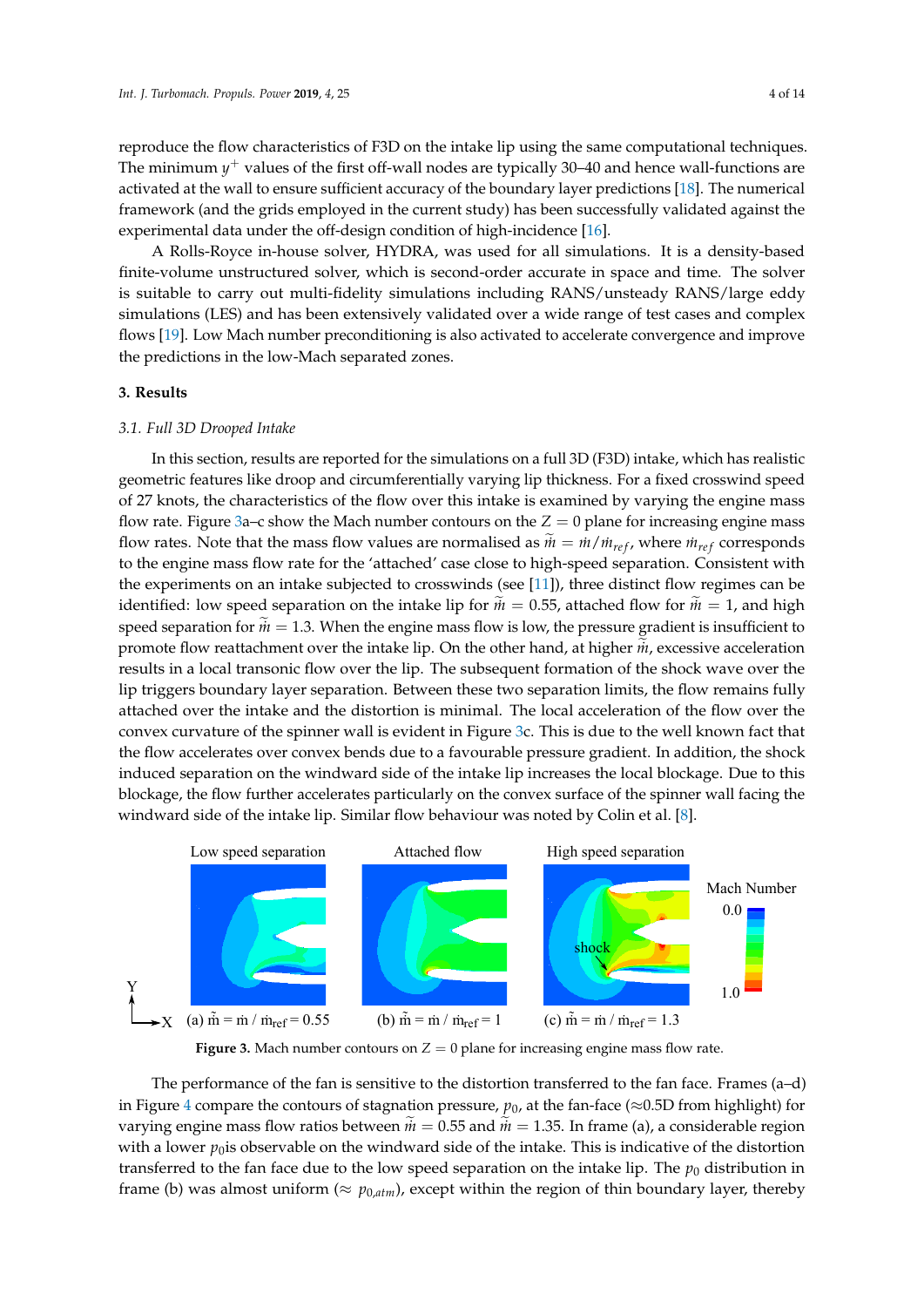indicating a fully attached flow. Frame (c) shows the distortion initiated by the shock-induced separation at a relatively higher mass flow. Further increase in the engine mass flow intensifies the shock strength and results in an abrupt increase in the distortion as seen in frame (d). The  $p_0$ in the separated region was much lower for high speed shock-induced separation (by  $\approx 30\%p_{0,atm}$ ) when compared to low speed separation (by  $\approx 5\%p_{0,atm}$ ). It can be noted that the separation is not symmetric about  $Z = 0$  plane; this asymmetric behaviour is attributed to the (a) droop of the intake and (b) non-uniform thickness of the intake lip in the circumferential direction. This aspect will be further discussed in Figure 7.



**Figure 4.** *P*<sup>0</sup> contours at fan-face: (**a**) low-speed separation; (**b**) attached flow; (**c**,**d**) high speed separation.

## 3.1.1. Simplification of F3D Problem

Initial attempts were made to extract a quasi-3D duct from the full 3D viscous drooped intake (see Appendix A). However, due to asymmetry and low speed flow in the boundary layer, the resulting duct shapes were complex and mesh creation around these ducts was extremely challenging. In order to facilitate the extraction of the Q3D duct, additional simplifications are essential. These include: (a) simplifying the geometry to an axisymmetric intake and (b) eliminating the boundary layers (and flow separation) by treating both the flow and walls as inviscid. Subsequent sections show the impact of these simplifications by highlighting the key differences between (a) the symmetric and drooped intakes and (b) viscous and inviscid simulations on the axisymmetric intake.

## 3.1.2. Full 3D Axisymmetric Intake—Viscous Simulations

In order to construct the F3D axisymmetric intake, the highly loaded intake lip section from the drooped intake is first extracted and subsequently rotated by 360◦ about the *<sup>X</sup>*-axis. It is important to examine the effect of this simplification on the dynamics of the flow. Due to the three-dimensional nature of the flow, captured streamtubes in the two intake designs are expected to differ. Hence a thorough comparison between the predictions from drooped and axisymmetric intakes is made in the subsequent plots.

Figure 5 compares the axial variation of isentropic Mach number, ISM, around the intake lip for the axisymmetric and drooped intakes. ISM profiles have been extracted from the intersection between the  $Z = 0$  plane and the windward side of the inlet. It is defined as

$$
ISM = \sqrt{\frac{2}{\gamma - 1} \left[ \left( \frac{p_{0,atm}}{p} \right)^{\frac{\gamma - 1}{\gamma}} - 1 \right]},
$$
\n(1)

where  $p_{0,atm}$  is the freestream (inlet) stagnation pressure, and  $p$  is the local static pressure on intake lip. For the separated cases in frames  $(a,c,d)$ , deviations in the peak values of ISM are observable. However, the agreement is generally favourable for the  $\tilde{m} = 1$  case (frame (b)) where the flow remains attached in both the intakes. For the current intake configuration in the absence of ground plane, the highly loaded lip profile and the windward profile at  $Z = 0$  are observed to be marginally different, thus having a little impact on the streamwise variation of the ISM.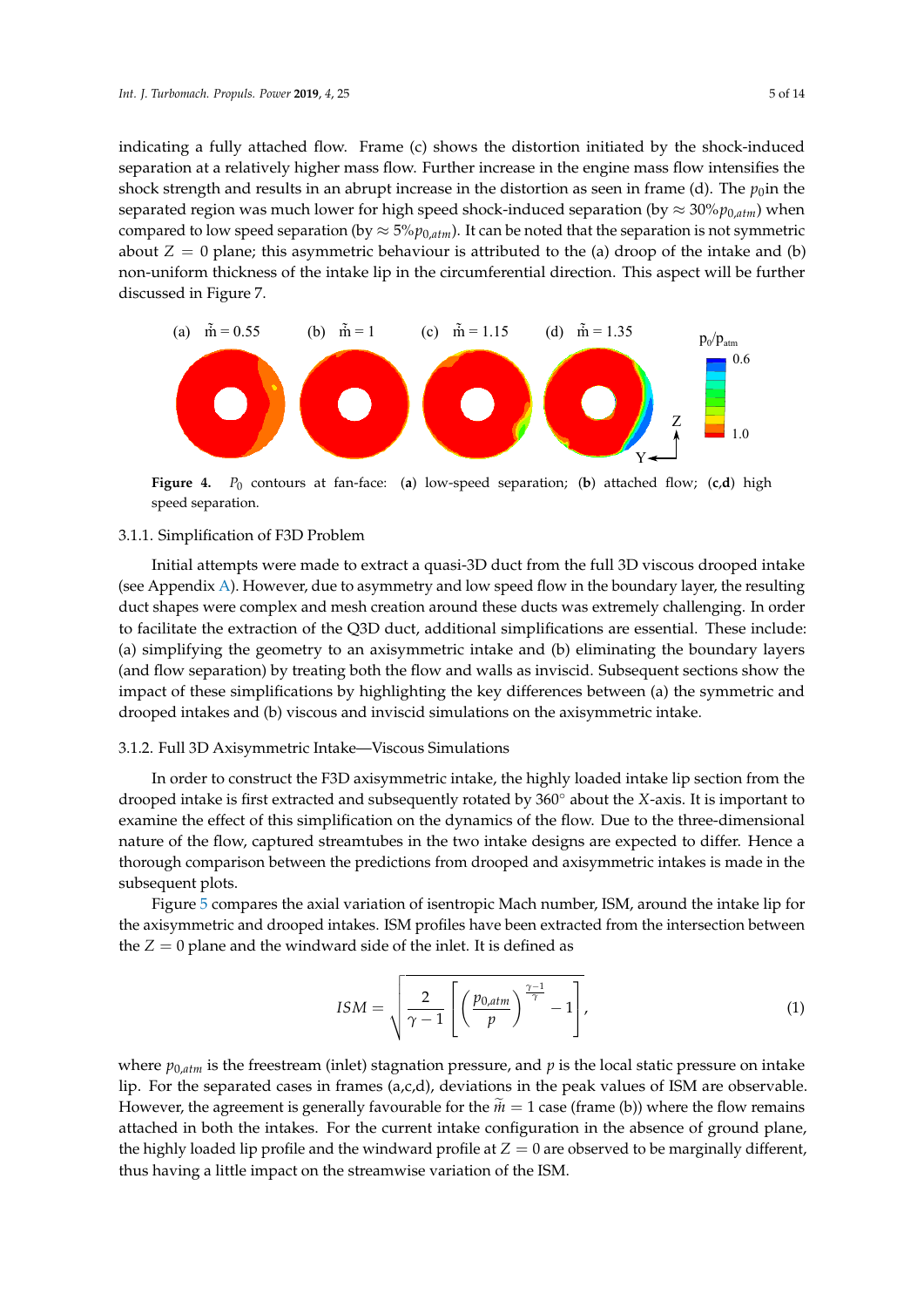

**Figure 5.** Axial variation of isentropic Mach number (ISM) for free 3D (F3D) drooped and axisymmetric viscous simulations.

Figure 6a compares the contours of stagnation pressure at the fan face for the drooped and axisymmetric cases at four different engine mass flow rates. Figure 6b compares the corresponding extent of distortion at the fan-face. An industrial standard,  $DC60 = (\bar{p}_0 - \bar{p}_{0.60,min})/\bar{q}$ , is used to quantify the distortion. Here  $\bar{p}_0$  and  $\bar{q}$  are the mean fan face stagnation and dynamic pressures respectively, and  $min(p_{0,60})$  is the minimum mean stagnation pressure over any 60° sector at the fan face. Based on the extent of low  $p_0$  regions and the DC60 values, it is apparent that the axisymmetric intake shows low speed separation for  $\dot{m} = 0.55$  (frame (i)), high speed separation for  $\dot{m} = 1.3$ (frame (iv)) and attached flow for both the  $\tilde{m} = 1$  and  $\tilde{m} = 1.15$  cases (frames (ii,iii)). It is worth noting that the  $p_0$  contours in Figure 6a for the axisymmetric cases are always symmetric about the  $Z = 0$ plane, in contrast to the asymmetry observed for the droop cases. It is also interesting to note from the  $m = 1.15$  case (frame (iii)) that the flow in the drooped intake has separated while the flow remains attached in the axisymmetric intake. This is also evident from the Figure 6b, where the DC60 value at  $\tilde{m} = 1.15$  for the drooped intake is higher than the axisymmetric intake. The steep increase in the DC60 (indicator of the separation onset) has shifted to a higher mass flow rate for the axisymmetric intake. It indicates that the flow in the drooped intake is prone to separation at a lower mass flow rate when compared to the axisymmetric intake. Nevertheless, it should be noted that the industrial intakes are generally drooped in order to accommodate for the installation effects of nacelle under the wing. Hence, the finding of drooped intake separating at a lower mass flow rate than the axisymmetric intake cannot be generalised, since the effect of wing is not considered in the current study.



**Figure 6.** Drooped and axisymmetric cases: comparison of (**a**) *P*<sup>0</sup> and (**b**) DC60 at fan face.

The reason for an earlier separation and asymmetric  $p<sub>0</sub>$  contours for the drooped intake will be explored next. Figure 7 compares the mass flow distribution at the fan face for the drooped and axisymmetric intakes for  $\tilde{m} = 1$  (attached flow case). Fan-face is sub-divided into four quadrants as shown in the inset and the proportion of mass flow through each quadrant is estimated. Blue/red colours in the figure respectively represent a deficit/excess in the mass flow rates through each of the quadrants, and the percentage deviation from a uniform mass flow distribution  $m_{dev}$  is calculated as:  $\dot{m}_{dev} = (\dot{m}_{quad}/\dot{m}_{actual} - 0.25) \times 100.$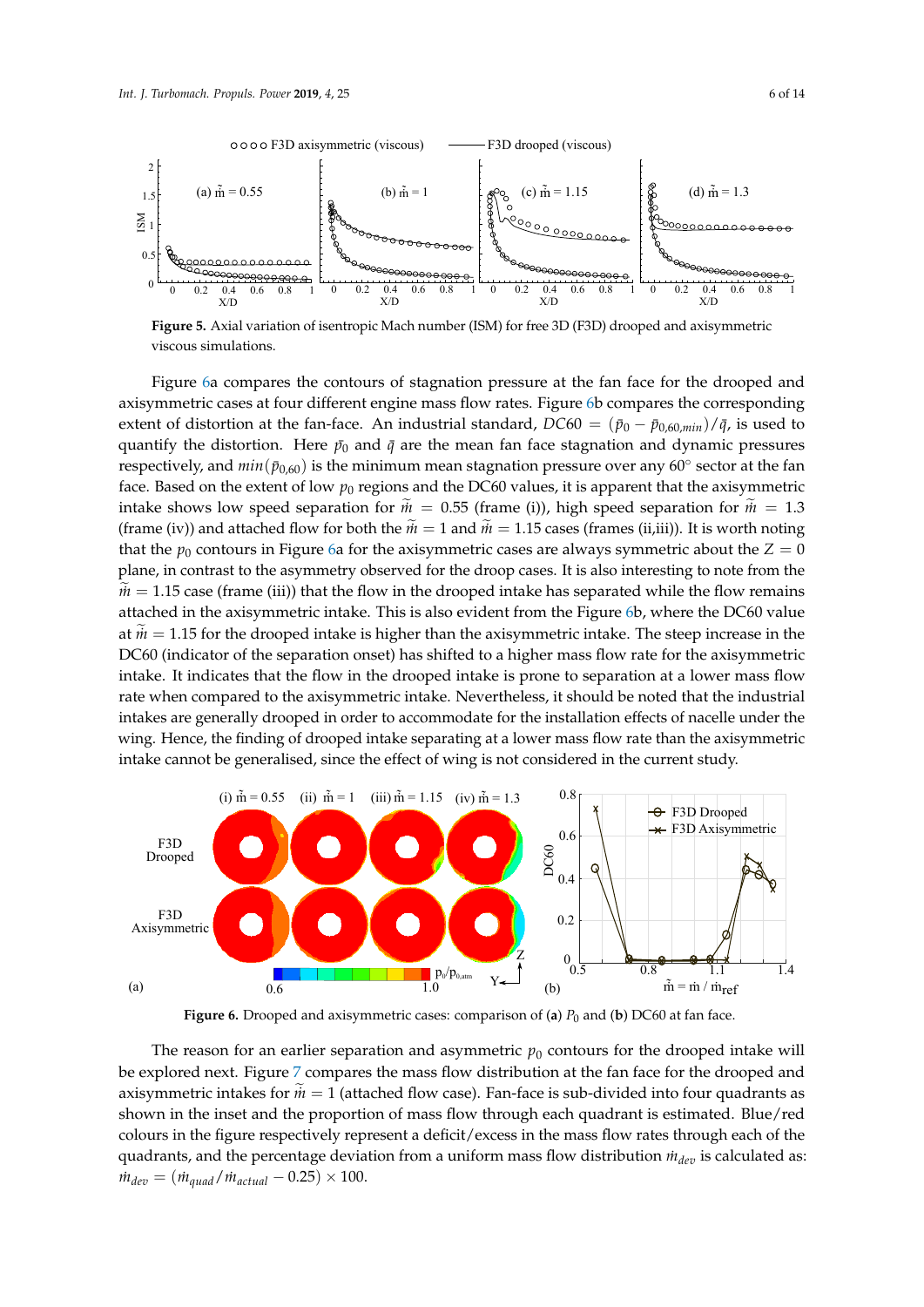For the axisymmetric case, equal mass flows through the quadrants I and IV. However, for the drooped intake, more mass flow through quadrant IV when compared to quadrant I. Hence, the flow experiences a higher acceleration and a stronger shock over the intake lip for the drooped case, thereby promoting earlier separation. Mass flow in quadrants II and III was relatively lower than that in I and IV respectively. This was attributed to the thicker boundary layers in quadrants II and III evident from a closer look at  $P_0$  contours in Figure 6a(ii).



**Figure 7.** Distribution of mass flow at fan face quadrants for F3D drooped and axisymmetric viscous simulations, when  $\tilde{m} = 1$  (pie colours represent  $\dot{m}_{dev}$ ).

Despite these aforementioned differences between the drooped and axisymmetric intake, Figures 5 and 6b have demonstrated a favourable agreement in the axial variation of ISM and corresponding distortion levels for both the intakes. Hence, the simplification of choosing an axisymmetric intake, to facilitate the extraction of a Q3D duct, is justified.

# 3.1.3. Full 3D Axisymmetric Intake–Inviscid Simulations

The boundary layers could potentially separate at high or low mass flow rates thereby hindering the extraction of the Q3D duct. Even if the flow is attached, the streamlines released closer to the intake and spinner walls fail to adhere to these surfaces due to the boundary layers. Hence, inviscid simulations are carried out on the axisymmetric intake to eliminate boundary layer effects and undesirable flow separation. No turbulence model is used for these simulations and the intake/spinner surfaces are treated as slip walls.

Figure 8 compares the axial variation of ISM for inviscid and viscous simulations. Viscous simulations in frames (b,c) remain attached while those in frames a and d show low-speed and high-speed separation respectively. For the attached cases, the ISM distribution from viscous and inviscid simulations are in excellent agreement. A noticeable mismatch can be observed for the separated cases (frames a and d) which was expected. Inviscid simulations should not produce any undesirable separation unless an artificial boundary layer develops due to artificial viscosity in the numerical scheme. Hence, it was reassuring to note that such undesirable separation is not observed and that the numerical schemes are robust. When compared to the viscous simulations, inviscid simulations in frames (a,d) also predict a higher ISM peak on the intake lip at  $X/D = 0$ . In the inviscid simulations, due to the absence of boundary layers, there is no scope for any low-speed or high-speed shock induced separation. Thus the flow accelerates to higher speeds on the intake lip in the absence of viscous effects.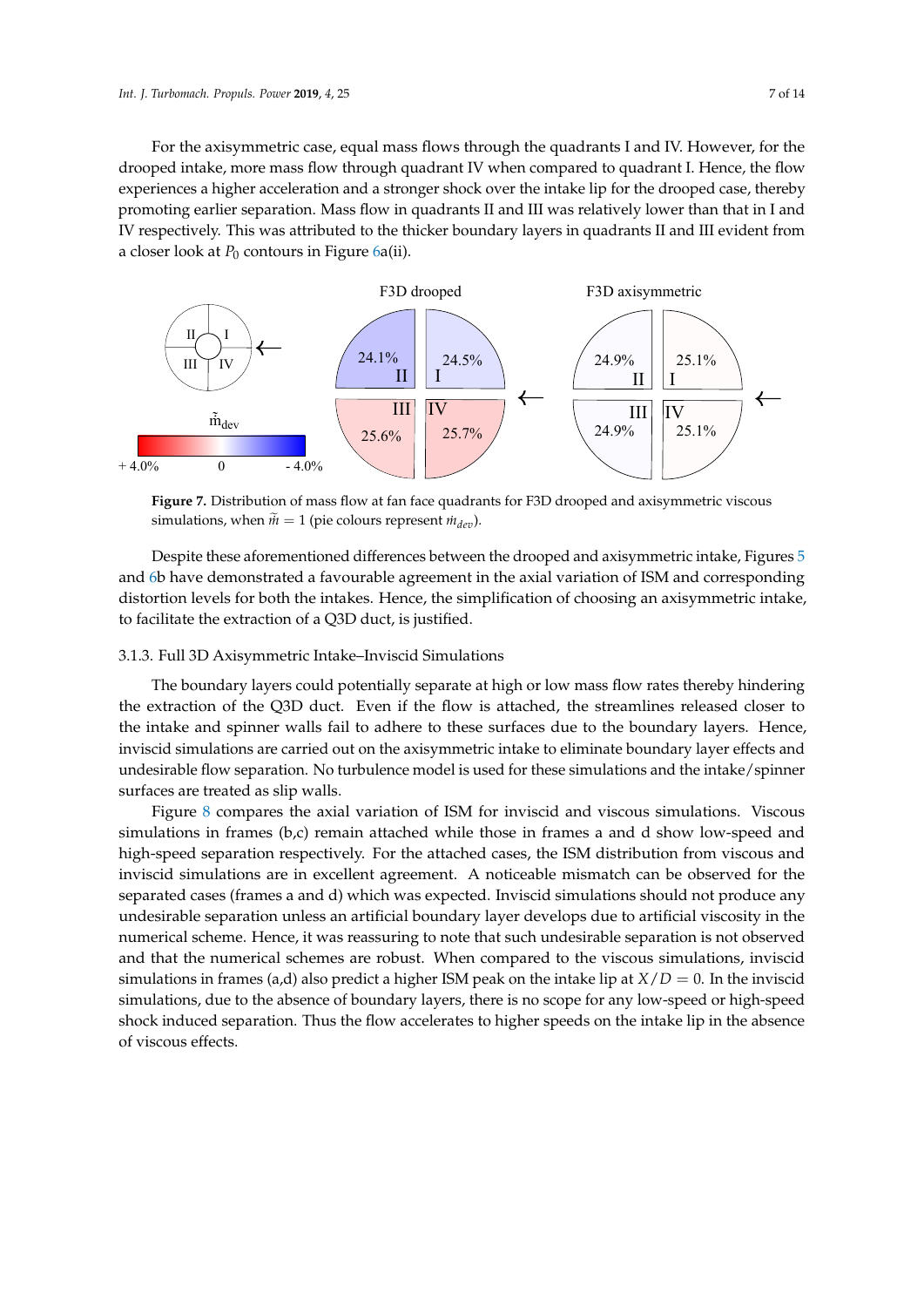

**Figure 8.** Axial variation of ISM for F3D axisymmetric viscous and inviscid simulations.

#### *3.2. Quasi-3D Axisymmetric Duct*

Previous sections demonstrated that, for  $\tilde{m} = 1$ , the simplifications (axisymmetric intake and elimination of viscosity) had minimal effect on the DC60 values and the ISM distributions on the intake lip. This corresponds to the case when the flow remains attached but close to the high-speed shock induced separation. In this section, a quasi-3D duct is extracted from the F3D axisymmetric inviscid result for  $\dot{m} = 1$ . Subsequently, both inviscid and viscous simulations are carried out on the Q3D duct. Comparisons were made against the F3D to verify if the Q3D can reproduce similar trends at a substantially lower computational cost.

## 3.2.1. Extraction Procedure

Firstly a 20° sector with the largest distortion at the fan-face has been identified. This corresponds to the  $\pm 10^\circ$  on either side of the *Z* = 0 plane on the windward side of the axisymmetric intake. As shown in Figure 9a, a total of six streamlines were released from the engine exit and traced to the inlet of the computational domain. Of these, two streamlines were released on the spinner (spinner lines, SL), two on the intake (intake lines, IL) and the rest were released midway between the spinner and intake surfaces (mid lines, ML). These streamlines compose the Q3D streamtube of interest. The three dimensional streamtube contraction was crucial to achieve the appropriate lip loading, since it controls the local flow acceleration over the intake lip and the corresponding shock strength. Hence, it was prudent to qualitatively understand the variation of the captured streamtube with increasing engine *in*. Figure 9b compares the captured streamtubes on  $X - Y$  and  $Y - Z$  planes for *in*'s corresponding to low-speed separation, attached flow and high speed separation. With increasing mass flow, a clear increase in the cross-sectional area of the captured streamtube is evident from Figure 9b, specifically along the normal to the intake lip (marked as A-A in frame (b)(i)). For the scope of this project, the streamtube obtained for  $\tilde{m} = 1$  was chosen, since this corresponds to a highly realistic case close to high-speed shock induced separation.

For the  $m = 1$  case, 3D stereolithography (STL) surfaces are generated from the six streamlines as shown in Figure 9c. Hybrid meshing strategy is employed for Q3D grid with structured hexahedral elements around intake and unstructured tetrahedrons elsewhere. The near wall resolution was inline with that of F3D drooped intake. For the viscous simulations, SA turbulence model with wall-functions is used. Top and bottom walls of the Q3D duct are always treated as inviscid to avoid undesirable boundary layer growth. Intake lip was treated with inviscid or viscous boundary condition as discussed in the subsequent subsection.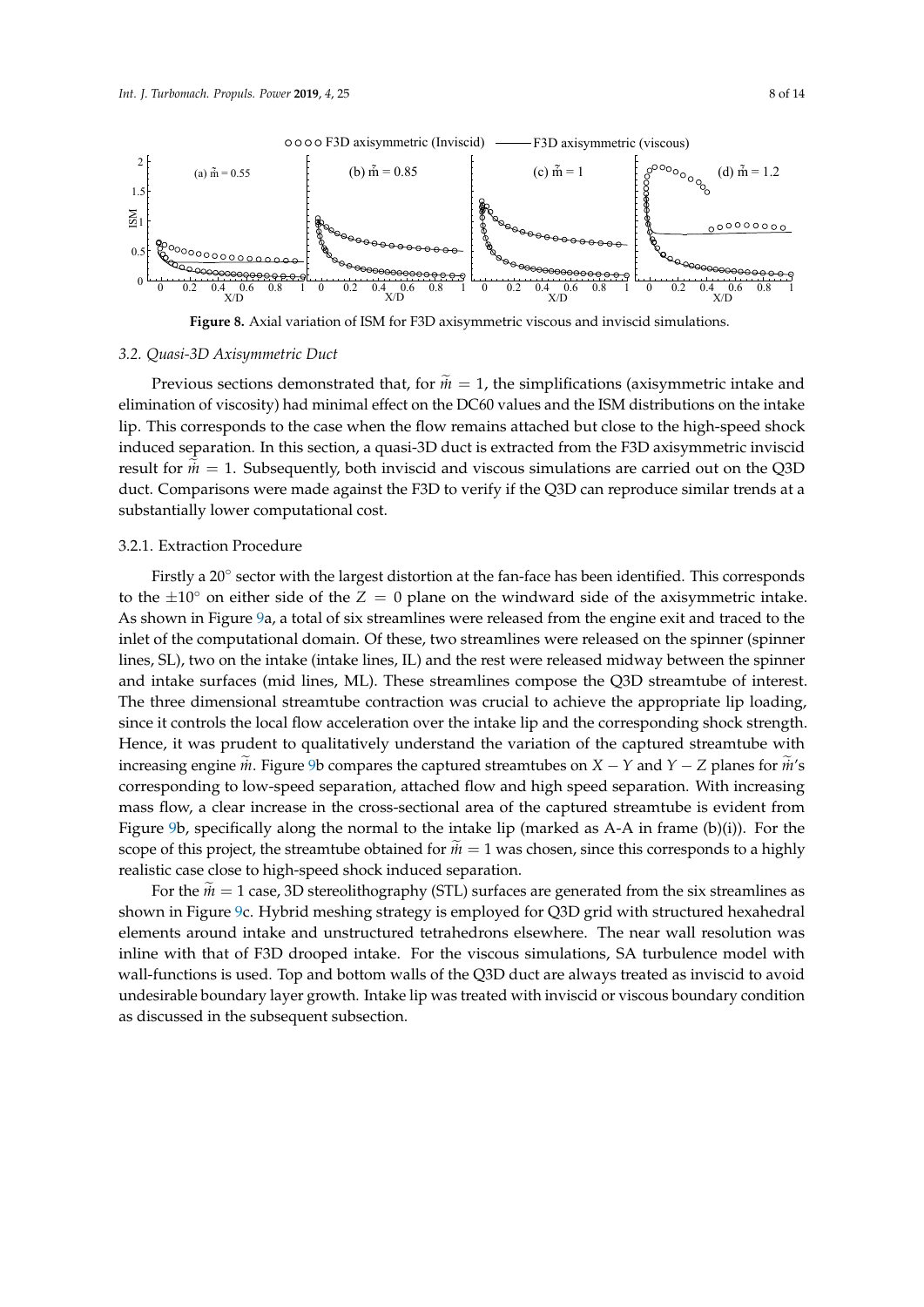spinner lines (SL)





**Figure 9.** (a) Captured streamtube for  $\tilde{m} = 1$ , for F3D axisymmetric intake; (b) captured streamtube at different mass flow rates; (**c**) 3D view of axisymmetric quasi-3D (Q3D) duct with corresponding Boundary Conditions (BCs).

As discussed above, a minimum of six streamlines were required to construct the Q3D duct. If more number of streamlines are considered, the cross-section of the Q3D duct at the inlet will be nearly elliptic (refer to the duct shape in Figure A1 which was extracted using  $\approx 100$  streamlines) unlike the rhomboidal shape in Figure 9a. Although increasing the number of streamlines can resolve the Q3D duct better, preliminary studies have shown that this has little effect on the cross-sectional area at section A-A, the corresponding streamtube contraction and intake lip loading. Streamtube contraction at the cross-section A-A (in Figure 9b) largely dictates the lip loading which can be accurately captured using six streamlines.

Figure 10a,b compare the complex streamtube pattern (IL,SL,ML) extracted from the real F3D drooped viscous case against the inviscid axisymmetric case on the *Y* − *Z* and *X* −*Y* planes respectively. It is evident that the extracted streamlines are not symmetric about  $Z = 0$  for the drooped case. Also, even in the absence of flow separation, it is impossible to extract streamlines for the viscous case that can entirely adhere to the intake surface due to the no-slip condition imposed on the wall. Hence, the assumptions made in the previous section are necessary to obtain a simplified streamtube which is capable of reproducing the trends. Nevertheless, inviscid drooped simulations can alleviate the q3d drooped duct extraction procedure to certain extent. This has been attempted and the results are presented in the Appendix A.

## 3.2.2. Q3D Axisymmetric Duct Results—Comparison against F3D Simulations

Simulations reported in this section are carried out on the Q3D duct by imposing (a) inviscid BC and (b) viscous no-slip BC on the intake lip. In addition, the averaged static pressure at the engine exit (recorded from the corresponding F3D simulations) is prescribed as the exit BC for the corresponding Q3D simulations. Figure 11(i,ii) compares the ISM distribution on the intake lip between the F3D axisymmetric intake and the Q3D duct. Frame (i) reports the results obtained using inviscid BC's on the intake lip, while frame (ii) is obtained using viscous BC's (and using turbulence model). Since the Q3D duct has been designed at  $\tilde{m} = 1$ , ISM distributions for the Q3D and F3D simulations are in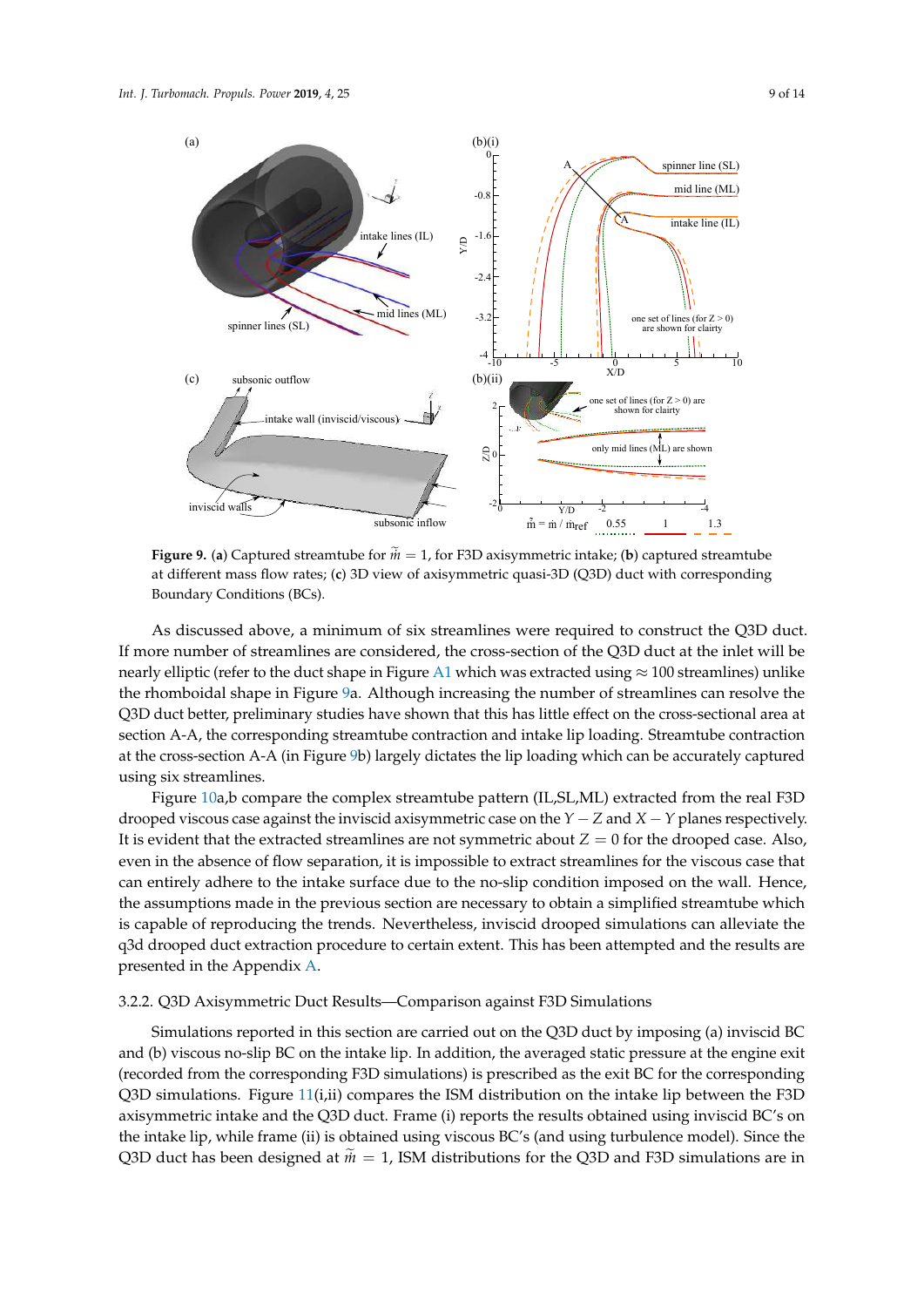excellent agreement at this mass flow rate. Discrepancies are observed when the  $\tilde{m}$  deviates from the design value.



**Figure 10.** F3D captured streamtubes for  $\tilde{m} = 1$  obtained from F3D drooped and axisymmetric simulations (**a**) in the *Y* − *Z* plane; (**b**) in the *X* − *Y* plane.

For the inviscid cases, the peak values of ISM from Q3D vary marginally: lower peaks for the  $m = 0.55$  case and higher peaks for the  $m = 1.15$  and  $m = 1.2$  cases. This was attributed to the fact that the shape of the Q3D duct was frozen in the current computations, and as a result its cross-sectional area normal to the intake lip was fixed (A-A in Figure 9b). However, recall from Figure 9a that the F3D simulations yielded a larger streamtube cross-section area at a higher engine mass flow, and vice-versa. Hence, when compared to the F3D, Q3D predicts a lower acceleration over the intake lip at lower  $\tilde{m}$  $(m = 0.55)$  and vice versa (e.g.,  $\tilde{m} = 1.15, 1.2$ ).

For the viscous cases, similar observation can be made for  $\tilde{m} = 1.15$ , where the acceleration is marginally higher for Q3D (frame iic). However,  $\dot{m} = 0.55$  case (frame iia) shows a higher peak for the Q3D simulations compared to F3D. Also, the absence of plateau in ISM distribution in Q3D simulations implies that the low-speed separation is not captured. As discussed before, this is attributed to the fact that the current Q3D duct shape (designed for  $\tilde{m} = 1.0$ ) is different from the streamtube at  $m = 0.55$ . Finally, at  $m = 1.3$  (frame iid), high-speed shock-induced separation is observed in the Q3D simulations, but the predicted lip loading deviates from the F3D results. Figure 12 compares the contours of stagnation pressure for the F3D and Q3D simulations at the fan-face, in a 20◦ sector with increasing engine mass flow rates. The Q3D simulations accurately predict the onset of high-speed shock-induced separation; however, it fails to reproduce the low speed separation. In addition, once separated, the distortion levels/patterns predicted by Q3D and F3D are different. Note that the endwalls of Q3D duct are treated as inviscid in the current study to avoid undesirable boundary layer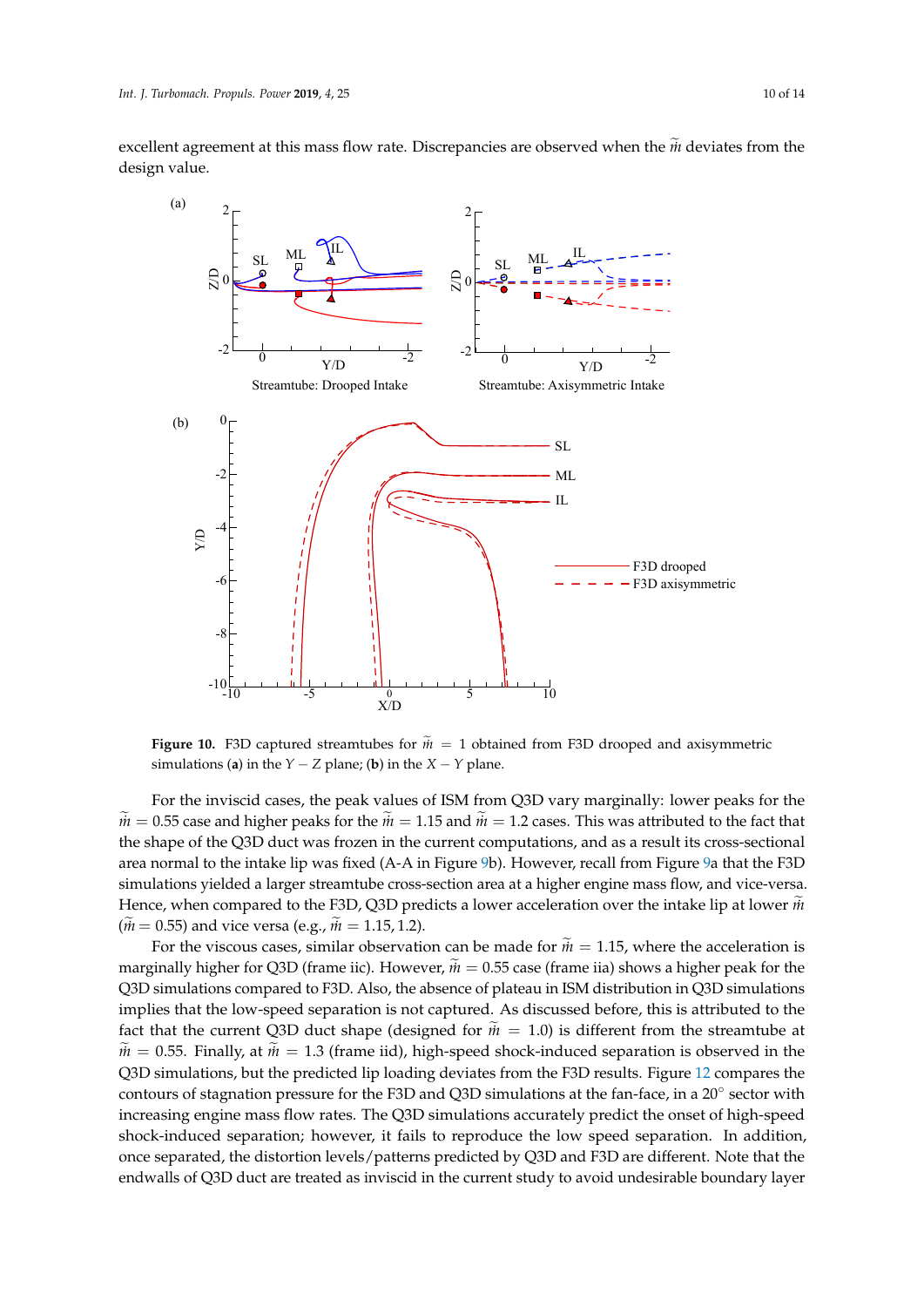growth from the inlet and this might impact the distortion pattern when the flow separates—additional studies are essential to address this.



**Figure 11.** Variation of ISM with axial distance for F3D axisymmetric and Q3D cases with (**i**) inviscid BC and (**ii**) viscous no-slip BC on the intake lip.

Figures 11b,c and 12b demonstrate that the agreement between the F3D and Q3D is encouraging when the flow is attached or with modest level of separation. The results deviated beyond this limit. Nevertheless, it is worth noting that the simulations on Q3D duct are 50 times faster than the F3D. This speed up was primarily achieved due to the substantial reduction in the size of the computational domain and the grid. The computational time required to run an inviscid simulation at the design mass flow rate and extract the Q3D duct is also lower than the time required to run a F3D viscous simulation. To summarise, the current study shows the potential saving that can be achieved using Q3D strategy. It also, however, highlights the challenges of using Q3D strategy to (a) optimise the nacelle shapes (b) develop the lip rig experimental setup and (b) extrapolate the effects of flow control strategies from Q3D (lip rig) to F3D simulations, given the fact that the distortion patterns are largely different. To circumvent these challenges, it will be beneficial to explore additional strategies in the future, which include (a) employing multiple Q3D ducts at different  $\tilde{m}$  or (b) alter the  $\tilde{m}$  passing over the intake lip using bleed slots.



Figure 12. Comparison of stagnation pressure contours in a 20° sector at the fan face.

# **4. Conclusions**

A numerical framework has been developed to simulate the effects of crosswind on the intake performance. The framework is demonstrated to be capable of capturing low speed separation,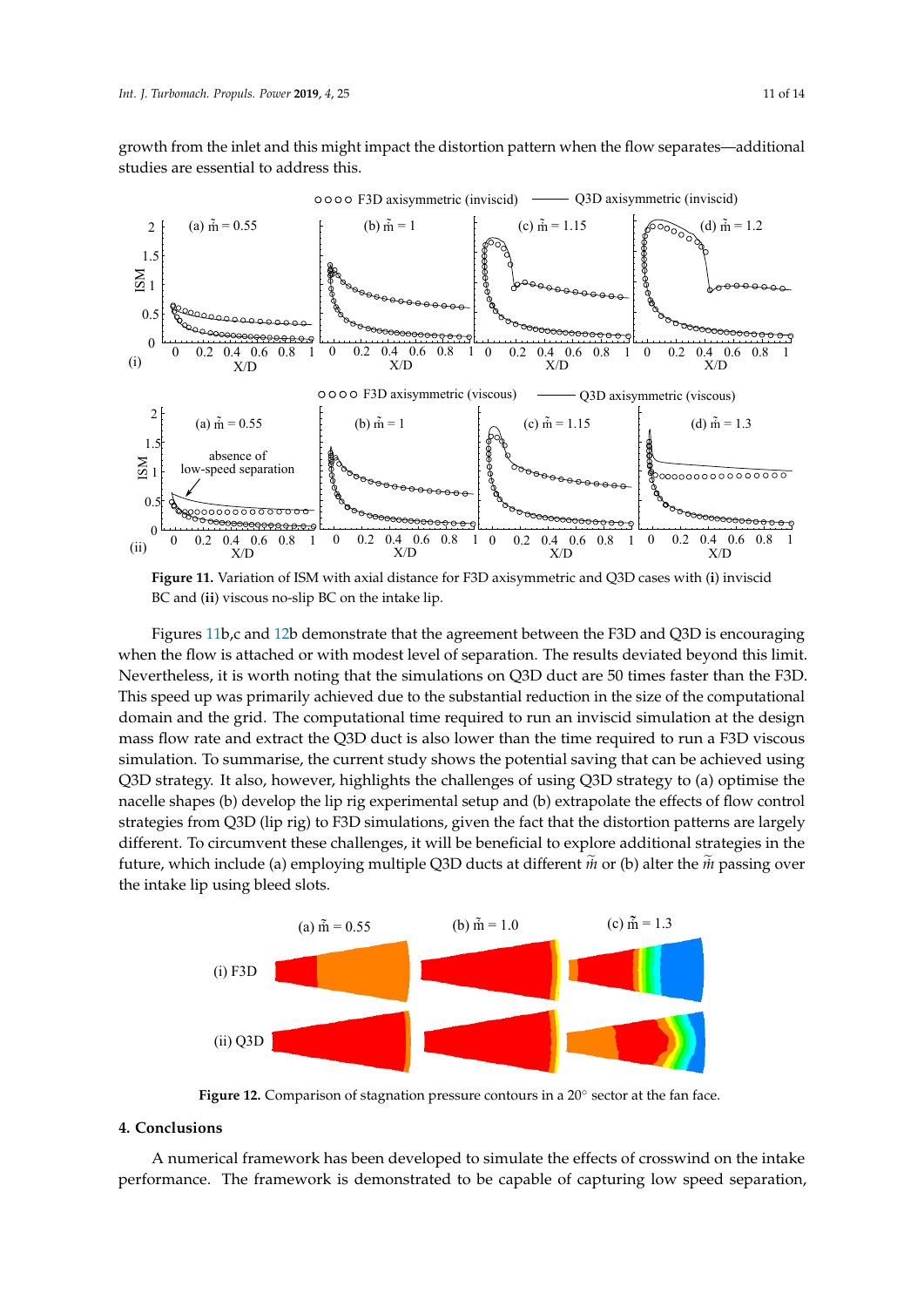attached flow and high speed shock-induced separation with increasing *m*. Interestingly, the drooped intake investigated in the current study is prone to earlier separation under crosswinds when compared to axisymmetric intake.

A quasi-3D duct extraction method from the F3D simulations has been developed. Results from the Q3D simulations are shown to largely reproduce the trends observed (ISM variations and high-speed separation behaviour) in the 3D intake at a substantially lower computational cost. The simulations on Q3D duct are 50 times faster than the F3D.

Although the quasi-3D strategy reproduces the key trends, it is found that the captured streamtube shape (and hence the Q3D duct shape) changes with the corresponding mass flow rate. The agreement between the F3D and Q3D simulations is encouraging when the flow is attached or with modest level of separation. The results deviate beyond this limit. For example, the duct used in the current study failed to capture the low speed separation. When the flow is separated, the distortion levels also differ in magnitude. Hence, sufficient care has to be taken when (a) designing the lip rig experimental setup and (b) extrapolating the effects of flow control strategies from lip rig to F3D simulations.

**Author Contributions:** conceptualisation, supervision and administration N.R.V. and T.H. Investigation, formal analysis, original draft preparation A.Y. and N.R.V., review and editing N.R.V. and T.H., validation and software S.S. and N.R.V.

**Funding:** This research received no external funding while the APC was funded by Euroturbo

**Acknowledgments:** The computational work for this project is carried out on the Darwin HPC facility at the University of Cambridge. The authors also wish to acknowledge the computational time granted on ARCHER (UK Supercomputing facility) via the EPSRC RAP call of spring 2017.

**Conflicts of Interest:** The authors declare no conflict of interest.

## **Nomenclature**

| D |  |  | Nacelle lip thickness |  |
|---|--|--|-----------------------|--|
|---|--|--|-----------------------|--|

- *DC*60 Distortion coefficient
- *m*˙ Mass flow rate
- $m_{ref}$ Reference mass flow rate
- $\tilde{m}$  Normalised mass flow rate,  $\dot{m}/\dot{m}_{ref}$
- *p* Static pressure
- *p*<sup>0</sup> Stagnation pressure
- *q* Dynamic pressure
- *y* Distance in wall units
- *ISM* Isentropic Mach Number
- *Q*3*D* Quasi 3D
- *F*3*D* Full 3D
- *SA* Spalart-Allmaras model
- *BC* Boundary Condition

# **Appendix A**

## *Q3D Drooped Duct Extraction*

A strong asymmetry is the baseline for all industrial intakes which accommodate for the installation effects of nacelle under the wing. Geometrical effects of varying nacelle lip thickness and droop can have non-trivial impact on flow behaviour. Despite the difficulties mentioned in Section 3.1.1, attempts are made to generate a Q3D duct with these real features from F3D drooped intake using the similar extraction method described in Section 3.2. Figure A1a shows the extracted duct and Figure A1b,c show the axial variation of ISM and contours of *P*0. ISM plots of F3D and Q3D agree favourably for  $\tilde{m} = 1$  and  $\tilde{m} = 1.15$ . Consistent with the observations on Q3D symmetric duct, deviations are observed for lower or higher mass flow rates from operating point. Q3D drooped duct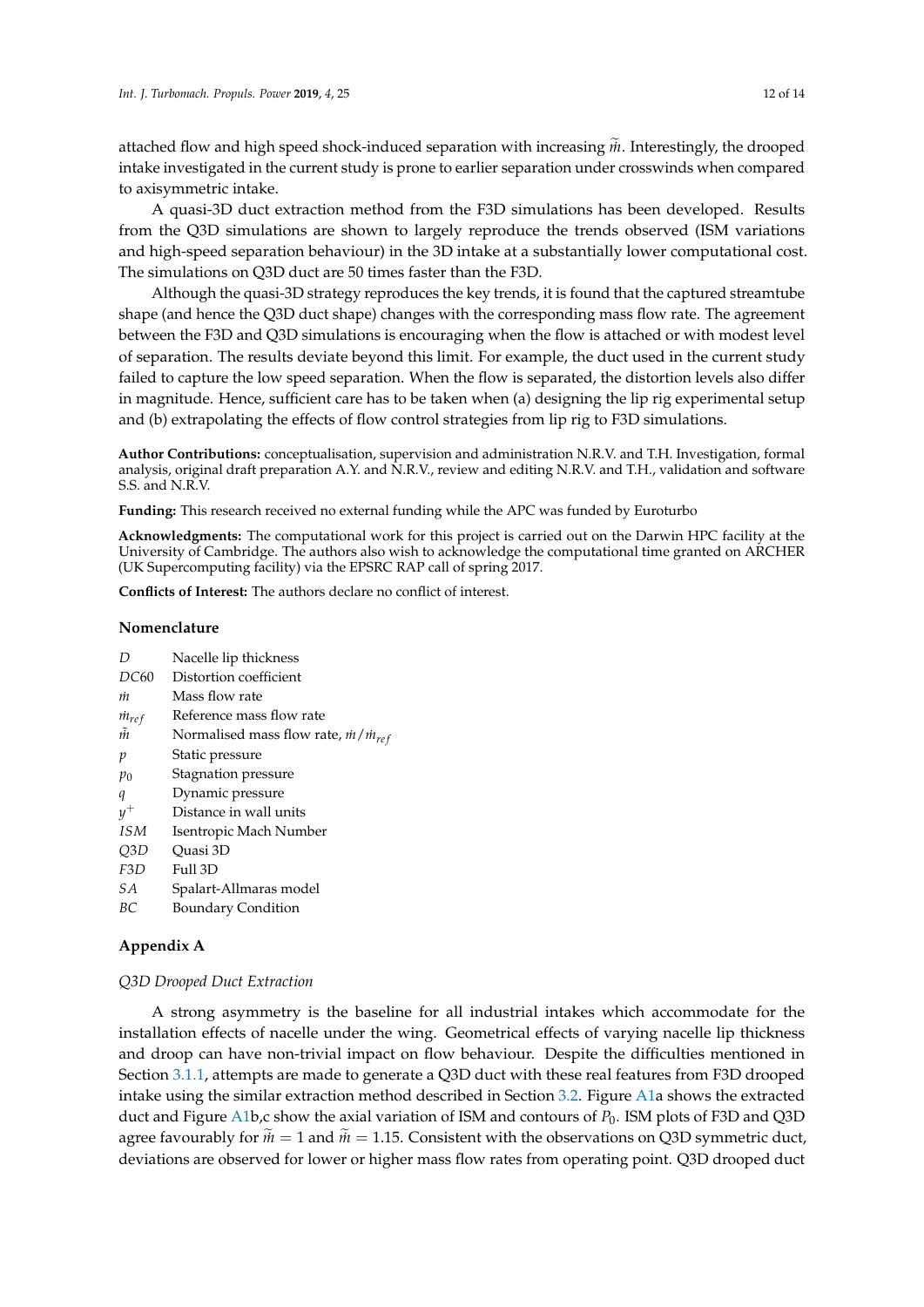also failed to capture low speed separation. Further investigations will be carried out to alleviate these Q3D deficiencies.



**Figure A1.** (**a**) Q3D drooped duct (**b**) ISM and (**c**) *P*<sup>0</sup> contours for F3D, Q3D drooped cases.

## **References**

- 1. Peters, A.; Spakovszky, Z.S.; Lord, W.K.; Rose, B. Ultrashort nacelles for low fan pressure ratio propulsors. *J. Turbomach.* **2015**, *137*, 021001. [CrossRef]
- 2. Vadlamani, N.R.; Cao, T.; Watson, R.; Tucker, P.G. Towards Future Installations: Mutual Interactions of Short Intakes with Modern High Bypass Fans. *J. Turbomach.* **2019**, *141*, 081013. [CrossRef]
- 3. Seddon, J.; Goldsmith, E.L. *Intake Aerodynamics*; AIAA Education Series; American Institute of Aeronautics and Astronautics: Washington, DC, USA, 1999.
- 4. Wakelam, C.T.; Hynes, T.P.; Hodson, H.P.; Evans, S.W.; Chanez, P. Separation Control for Aeroengine Intakes, Part 1: Low-Speed Investigation of Control Strategies. *J. Propuls. Power* **2012**, *28*, 758–765. [CrossRef]
- 5. Vadlamani, N.R.; Tucker, P.G. Eddy Resolving Simulations of Intake Under Crosswinds. In *Direct and Large-Eddy Simulation XI*; Springer: Berlin, Germany, 2019; pp. 523–529.
- 6. Freeman, C.; Rowe, A.L. Intake Engine Interactions of a Modern Large Turbofan Engine. In *Volume 1: Aircraft Engine; Marine; Turbomachinery; Microturbines and Small Turbomachinery*; ASME: Indianapolis, IN, USA, 7–10 June 1999; p. V001T01A007.
- 7. Hall, C.A.; Hynes, T.P. Measurements of Intake Separation Hysteresis in a Model Fan and Nacelle Rig. *J. Propuls. Power* **2006**, *22*, 872–879. [CrossRef]
- 8. Colin, Y.; Aupoix, B.; Boussuge, J.; Chanez, P. Numerical Simulation of the Distortion Generated by Crosswind Inlet Flows. In Proceedings of the 8th International Symposium on Experimental and Computational Aerothermodynamics of Internal Flows, Lyon, France, 2–5 July 2007.
- 9. Murphy, J.; MacManus, D. Ground vortex aerodynamics under crosswind conditions. *Exp. Fluids* **2011**, *50*, 109–124. [CrossRef]
- 10. Carnevale, M.; Green, J.S.; Di Mare, L. Numerical Studies into Intake Flow for Fan Forcing Assessment. In Proceedings of the ASME Turbo Expo 2014, Dusseldorf, Germany, 16–20 June 2014.
- 11. Wakelam, C.T. Aero Engine Intake Separation Control. Ph.D. Thesis, University of Cambridge, Cambridge, UK, 2009.
- 12. Wakelam, C.T.; Hynes, T.P.; Hodson, H.P.; Evans, S.W.; Chanez, P. Separation Control for Aeroengine Intakes, Part 2: High-Speed Investigations. *J. Propuls. Power* **2012**, *28*, 766–772. [CrossRef]
- 13. Vadlamani, N.R.; Tucker, P.G. Intake lip separation control using plasma actuators. In Proceedings of the 16th International Symposium on Transport Phenomena and Dynamics of Rotating Machinery, Honolulu, HI, USA, 10–15 April 2016.
- 14. Oriji, U.R.; Tucker, P.G. Modular Turbulence Modeling Applied to an Engine Intake. *J. Turbomach.* **2013**, *136*, 051004. [CrossRef]